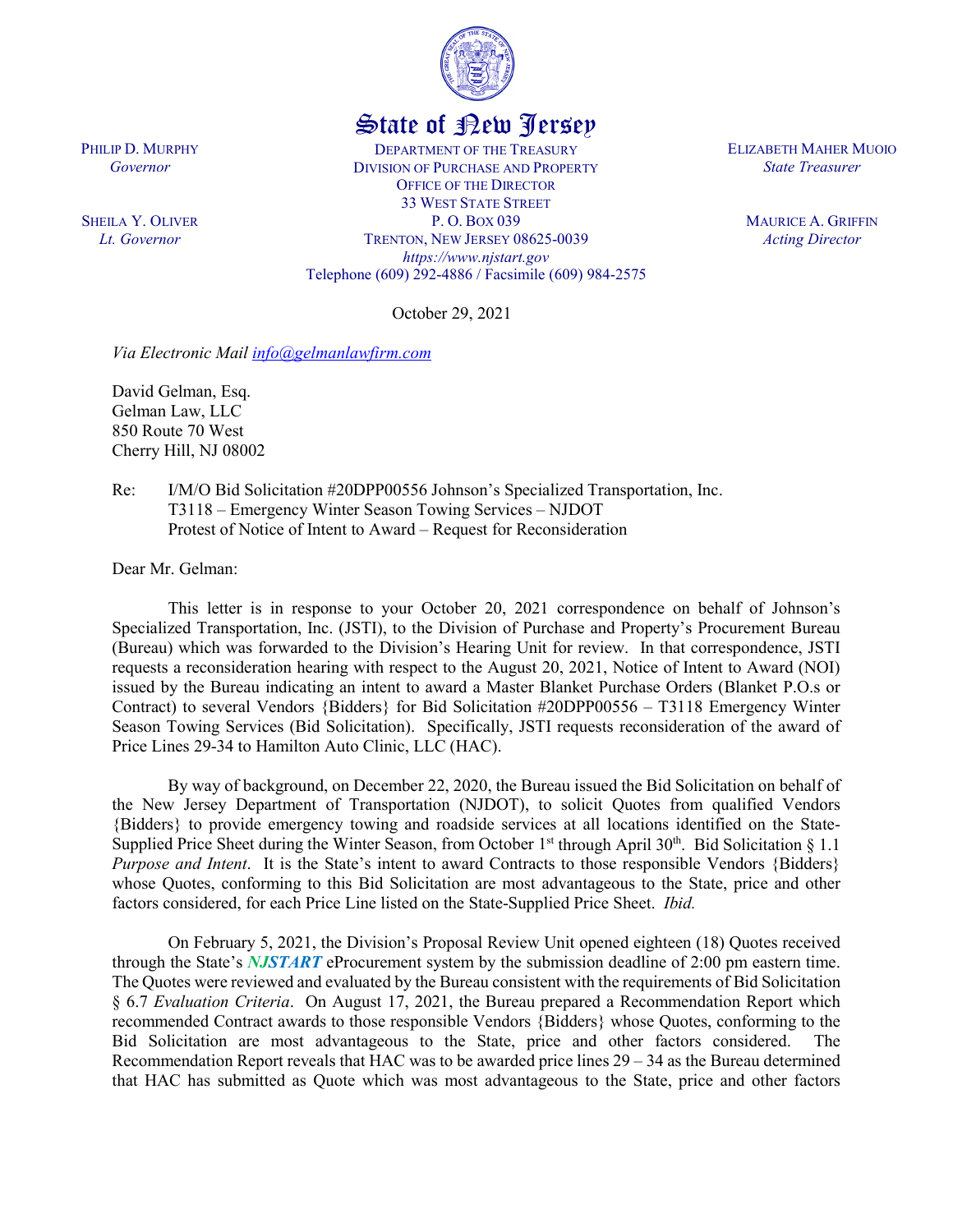considered for those price lines. On August 20, 2021, the NOI was issued advising all Vendors {Bidders} of the State's intent to award Contracts consistent with the Bureau's Recommendation Report.

Thereafter, on September 3, 2021, the Division received JSTI's protest challenging the intended Contract award to HAC. JSTI alleged that "[i]t is well known that" HAC does not have the equipment necessary to perform under the terms of the Bid Solicitation for the Price Lines it is to be awarded. Furthermore, JSTI alleges that "a bidder must fully complete the application . . . . [by giving] a complete and accurate list of any and all subcontractors along with all of their information", and, because "[HAC] did not provide such information", JSTI protests "to prevent and reverse [HAC]'s award . . . ." JSTI further writes that it "suspects" that HAC "substantially underestimated completed contracts amounts." See JSTI Protest, pp. 1-2. HAC was afforded the opportunity to respond to the protest, and on September 23, 2021, submitted a letter in response to the protest along with the affidavit of its managing member, Erica Makuch. In that affidavit, Ms. Makuch stated that "[t]here are no subcontractors that provide towing services for HAC and in particular no subcontractors to be utilized with respect to the aforesaid contract."

On September 29, 2021, the Division issued the final agency decision sustaining the August 20, 2021 NOI. Thereafter, the Bureau completed the administrative process to award a Contract to HAC. On October 4, 2021, JSTI wrote to the Bureau to request reconsideration and a hearing. That email was forwarded to the Division's Hearing Unit for review. On October 5, 2021, the Hearing Unit advised that "Pursuant to the Division's governing regulations, appeals from the final agency decision are to the Superior Court Appellate Division. See, NJAC 17:12-3.1. If [JSTI] wishes to request a reconsideration of the Division's final agency decision [it] may do so by submitting the request to the Division's Hearing Unit by noon on Friday, October 8, 2021. Any request for reconsideration will be reviewed on the papers." JSTI stated that the documentation would be forthcoming, and requested a hearing date. The Division's Hearing Unit advised JSTI that "whether or not an in-person hearing is held is within the sole discretion of the Director. Upon receipt of the request for reconsideration the Director, or Division designee, will determine whether or not an in-person hearing is necessary."

JSTI did not submit its request for reconsideration, request for a hearing and supporting documentation to the Division's Hearing Unit until October 20, 202[1](#page-1-0).<sup>1</sup> That correspondence was forwarded to HAC who timely submitted a response by October 25, 2021.

First, with respect to JSTI's request for a hearing, I note that requests for an in-person presentation to challenge the intended Contract award, are governed by N.J.A.C. 17:12-3.3(e) which states that "[t]he Director has sole discretion to determine if an in-person presentation by the protester is necessary to reach an informed decision on the matter(s) of the protest. In-person presentations are fact-finding for the benefit of the Director." Further, "[i]n cases where no in-person presentation is held, such review of the written record shall, in and of itself, constitute an informal hearing." N.J.A.C. 17:12-3.3(d). I have reviewed the record of this procurement, including the Bid Solicitation, the Quotes received, the Bureau's Recommendation Report, the relevant statutes, regulations, case law, and the request for reconsideration and response of the intended awardee. The issues raised in request for reconsideration are sufficiently clear such that a review of the record of this procurement has provided me with the information necessary to determine the facts of this matter and to render an informed decision, as such an in-person hearing is not warranted.

l

<span id="page-1-0"></span> $1$  JSTI's request for reconsideration was submitted to the Division well past the October 8, 2021; however, for the sake of completeness it will be addressed in this letter.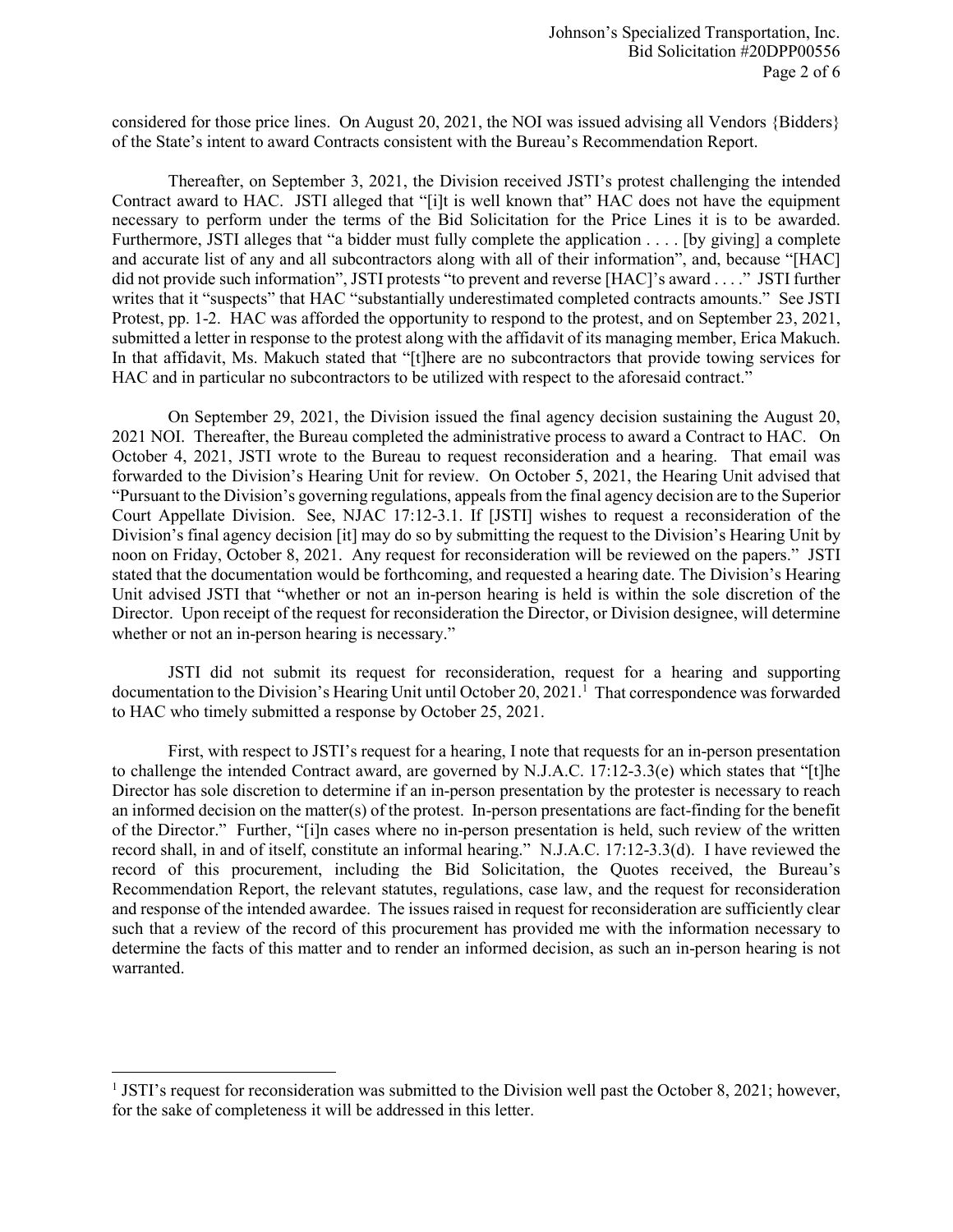Second, with respect to the JSTI's request for reconsideration, I note that:

[reconsideration] should be utilized only for those cases which fall into that narrow corridor in which either 1) the [tribunal] has expressed its decision based upon a palpably incorrect or irrational basis, or 2) it is obvious that the [tribunal] either did not consider, or failed to appreciate the significance of probative, competent evidence. . . .

Alternatively, if a litigant wishes to bring new or additional information to the [tribunal's] attention which it could not have provided on the first application, the [tribunal] should, in the interest of justice (and in the exercise of sound discretion), consider the evidence. Nevertheless, motion practice must come to an end at some point, and if repetitive bites at the apple are allowed, the core will swiftly sour. Thus, the [tribunal] must be sensitive and scrupulous in its analysis of the issues in a motion for reconsideration.

[*Cummings v. Bahr*, 295 N.J. Super. 374, 384 (App. Div. 1996), citing, *D'Atria v. D'Atria*, N.J. Super. 392, 402-402 (Ch. Div. 1990) (stating "[r]econsideration is a matter within the sound discretion of the Court, to be exercised in the interest of justice.).]

With the request for reconsideration, JSTI asserts that the issue is whether "Hamilton Auto Clinic, LLC engaged in any fraudulent actions associated with the vehicles." JSTI Request for reconsideration, p. 1. In support of the allegation, JSTI presented a memorandum from an investigator<sup>[2](#page-2-0)</sup> which JSTI claims demonstrates that the HAC's vehicles are not its own, and therefore, HAC does not have the ability to perform the work required under its awarded Contracts. Specifically, the memorandum states:

- 11 vehicles were found to be registered to High Gear Towing LLC 22 US Highway 130 Trenton NJ 08620.
- 2 vehicles were found to registered (sic) to Hamilton Auto Clinic LLC 22 US Highway 130 STE A Trenton NJ 08620.

[JSTI Request for reconsideration, p. 8.]

JSTI continues stating:

l

The dispute is not whether Hamilton Auto Clinic, LLC has enough vehicles, the dispute is that Hamilton Auto Clinic only has 2 vehicles registered in their name. The remaining vehicles are listed in another company, which is a subcontractor. That was never listed in their application. If Hamilton Auto Clinic, LLC wanted to have the vehicles registered to High Gear Towing, they should have either listed them as a subcontractor, or submitted a separate bid. They did neither.

[JSTI Request for reconsideration, p. 2.]

<span id="page-2-0"></span><sup>2</sup> JSTI's investigator is listed as Robert Clark Agency, Investigations/Consulting.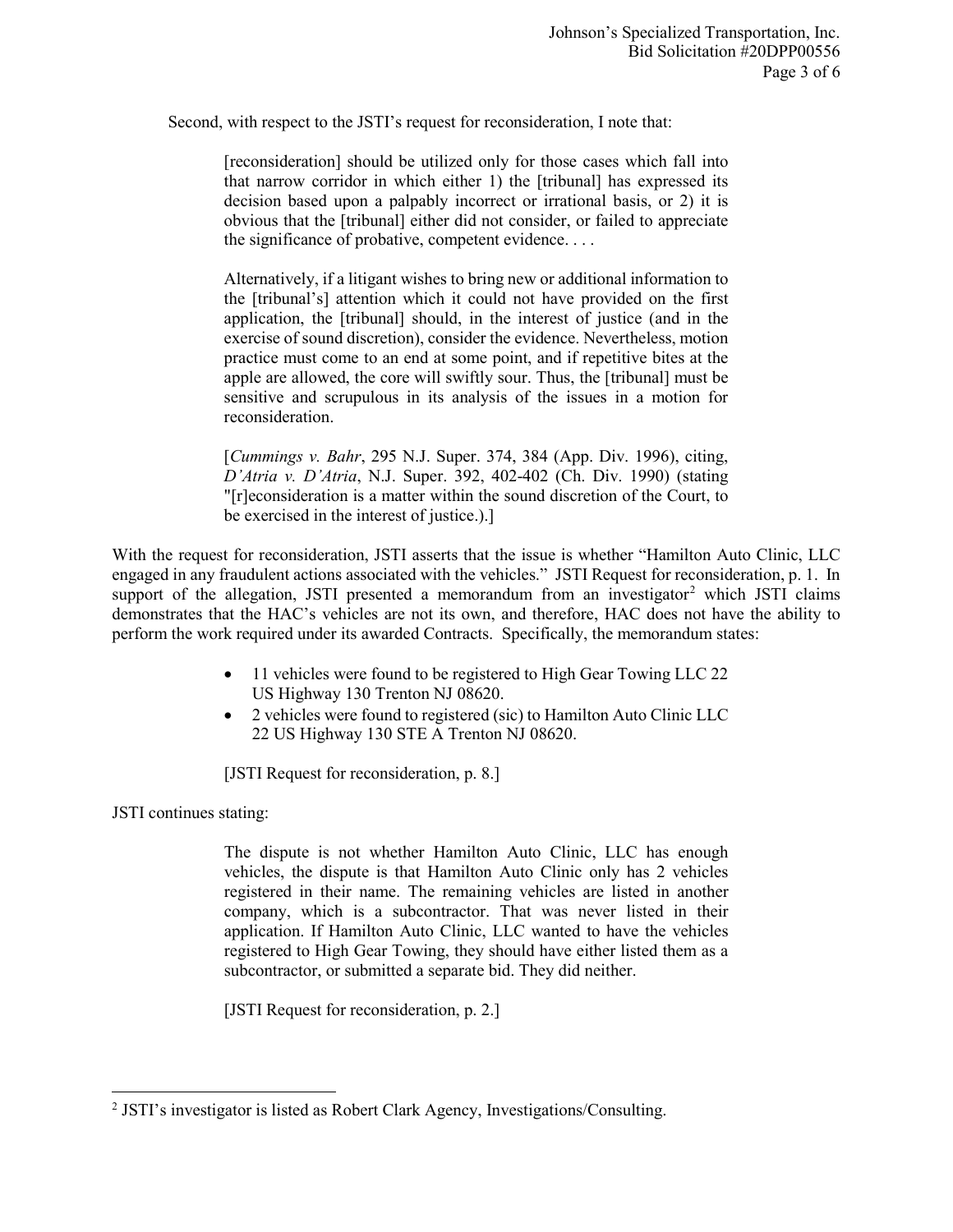In response, HAC submitted a letter stating:

Once again, I am including another affidavit of Erica Makuch on behalf of HAC and High Gear Towing to provide specific clarity to the Division of the Treasury. First, the principals of HAC are Erica and Justin Makuch, both of whom are the managing members of HAC and High Gear and are the exclusive members of each of the LLC's. Both have extensive towing experience including having previously and competently provided emergency towing services for the NJDOT for this same contact from the years 2017 through 2020. During those previous contract years, HAC operated using its own towing equipment as well as that of High Gear without having utilized any subcontractors whatsoever. The business relationship between the two LLC's given their commonality of ownership having the exact same two (2) principals and members, allows HAC to have exclusive and immediate availability to all of High Gear's towing equipment, including all of High Gear's vehicles for use by HAC when and if needed. There are no specific conditions or limitations on HAC's use of the High Gear towing equipment at any time and this business arrangement has existed since High Gear was formed and began its operations. It was in place during the contract years 2017-2020 as stated aforesaid. HAC has financial responsibility for the High Gear towing equipment including the vehicles but that in no way shape or form has any subcontractor relationships as desperately and inaccurately advanced by Mr. Johnson.

Further, HAC included an affidavit from Ms. Makuch verifying the information contained in the October 25, 2021 letter.

As noted above, the Bid Solicitation sought Quotes from qualified Vendors {Bidders} to provide emergency towing and roadside services. Bid Solicitation § 1.1 *Purpose and Intent*. Awarded Vendors {Contractors} are required to complete the services set forth in Bid Solicitation Section 3.0 *Scope of Work*, including "Supply all manpower, vehicles, and as required, equipment necessary to perform services." Bid Solicitation Section 3.5.1 *General Requirements.* The Bid Solicitation further details requirements for the awarded Vendors {Contractors} and its employees, but notably does not require that a Vendors {Contractors} own the trucks necessary to complete the contracted work. Rather, the awarded Vendors {Contractors} must have access to the vehicles and equipment necessary to performs the services awarded. Whether a Vendor {Contractor} choose to utilize its existing fleet of vehicles and equipment, purchase new vehicles and equipment, rent vehicles and equipment, or if it has access to vehicles and equipment owned by another entity is within the discretion of the awarded entity.

With respect to the use of subcontractors, Bid Solicitation Section 4.4.1.3 *Subcontractor Utilization Plan* stated:

> For a Quote that does NOT include the use of any Subcontractors, by signing the Bid Solicitation Offer and Acceptance Page, the Vendor {Bidder} is automatically certifying that in the event the award is granted to the Vendor's {Bidder's} firm and the Vendor {Bidder} later determines at any time during the term of the Blanket P.O. to engage Subcontractors to provide certain goods and/or services, pursuant to Section 5.8 of the SSTC, the Vendor {Bidder} shall submit a Subcontractor Utilization Plan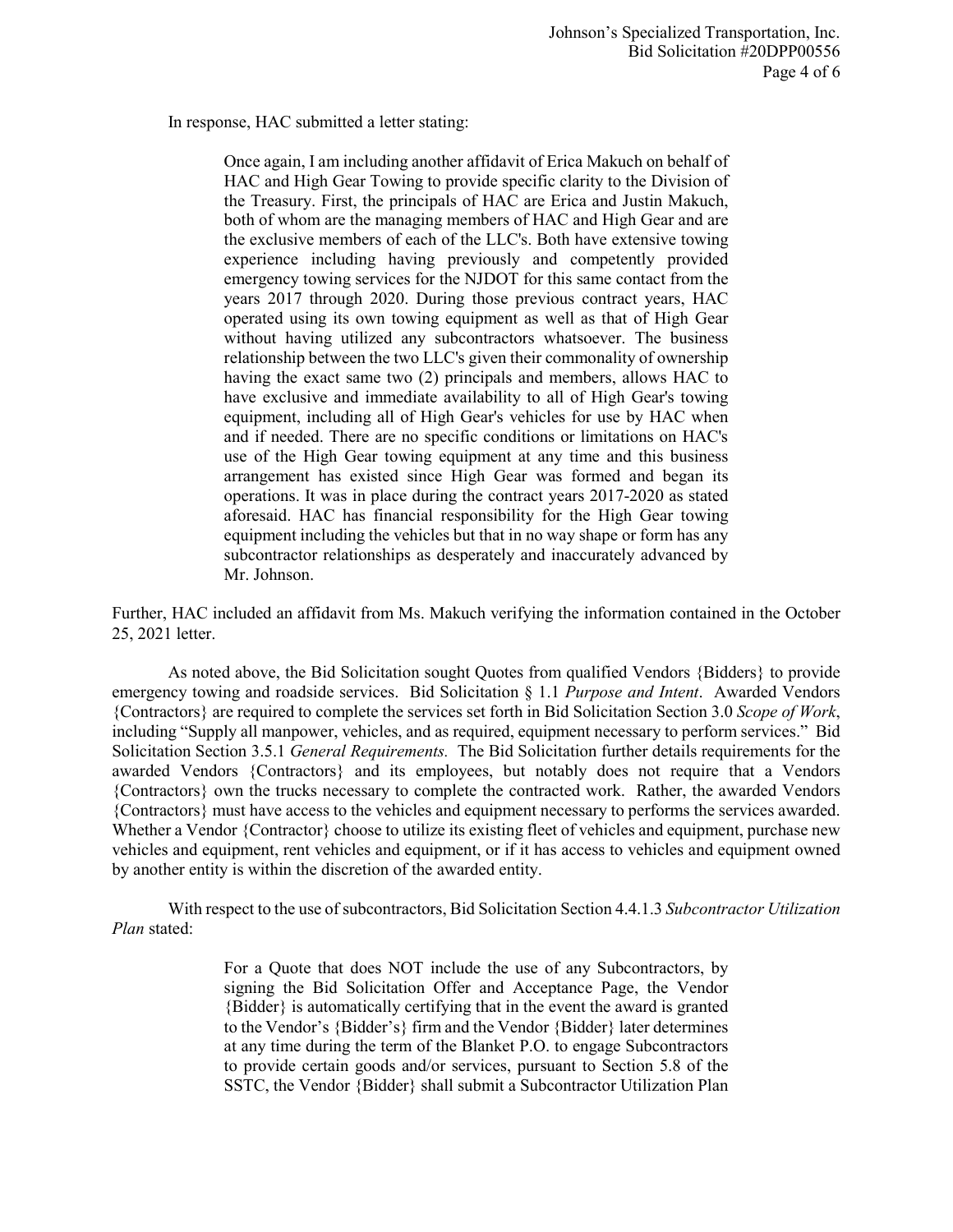form for approval to the Division in advance of any such engagement of Subcontractors.

Further, Bid Solicitation Section 5.5 *Vendor {Contractor} Responsibilities* stated "The Vendor {Contractor} shall have sole responsibility for the complete effort specified in this Blanket P.O."

HAC submitted a Quote for price lines 3, 4, and 29 – 34. With the Quote, HAC include the Offer and Acceptance Page agreeing to the following:

> By signing and submitting this Offer, the Vendor {Bidder} certifies and confirms that:

- 1. The Vendor {Bidder} has read, understands, and agrees to all terms, conditions, and specifications set forth in the State of New Jersey Standard Terms and Conditions and the provisions set forth in the Bid Solicitation Section 4.4.1.1.1 (MacBride Principles Certification), Section 4.4.1.1.2 (Non-Collusion), and Section 4.4.1.1.3 (New Jersey Business Ethics Guide Certification);
- 2. The Vendor's {Bidder's} failure to meet any of the terms and conditions of the Blanket P.O. as defined in the Bid Solicitation shall constitute a breach and may result in suspension or debarment from further State bidding;
- 3. A defaulting Vendor {Contractor} may also be liable, at the option of the State, for the difference between the Blanket P.O. price and the price bid by an alternate Vendor {Bidder} of the goods or services in addition to other remedies available; and
- 4. By signing and submitting this Offer, the Vendor {Bidder} consents to receipt of any and all documents related to this Bid Solicitation and the resulting Blanket P.O. by electronic medium.

HAC did submit the Subcontractor Utilization Plan form with its Quote. The form indicated that HAC was not using any subcontractors. By signing the Bid Solicitation Offer and Acceptance Page, HAC certified that, in the event it determines to engage subcontractors, it would submit a Subcontractor Utilization Plan form for approval to the Division in advance of any such engagement, as is required by Bid Solicitation  $\S$  4.4.1.3. HAC was awarded price lines  $29 - 34$  to perform the towing services sought in the Bid Solicitation.

HAC has not sought approval for the use of subcontractors, and, in the affidavit submitted in response to the JSTI's original protest, HAC indicated that it does not anticipate using subcontractors for this Contract. Rather, HAC advised that it has access to all of the vehicles and equipment necessary to perform the services sought. As noted in the Bid Solicitation, this is a contract for providing towing services, not for providing tow trucks. Notably, the Bid Solicitation did not require that a Vendor {Bidder} own all of the vehicles and equipment necessary to perform the services sought. In fact, the Bid Solicitation did not require that HAC or any Vendor {Bidder} submit an equipment list with the Quote. Rather, the list of vehicles provided by HAC was submitted solely in response to JSTI's protest.

In order to perform the services sought by the Bid Solicitation, a Vendor {Contractor} must have access to use vehicles and equipment necessary to perform the services sought. Here HAC has certified that it has access to the vehicles and equipment necessary to perform the services sought from High Gear Towing LLC (High Gear), a company which has the common owners to HAC. Importantly, JSTI as not alleged, and HAC has not stated, that it will be using employees of High Gear to perform any of the contracted towing services. If, in the future, HAC needs to use a subcontractor, High Gear or any other